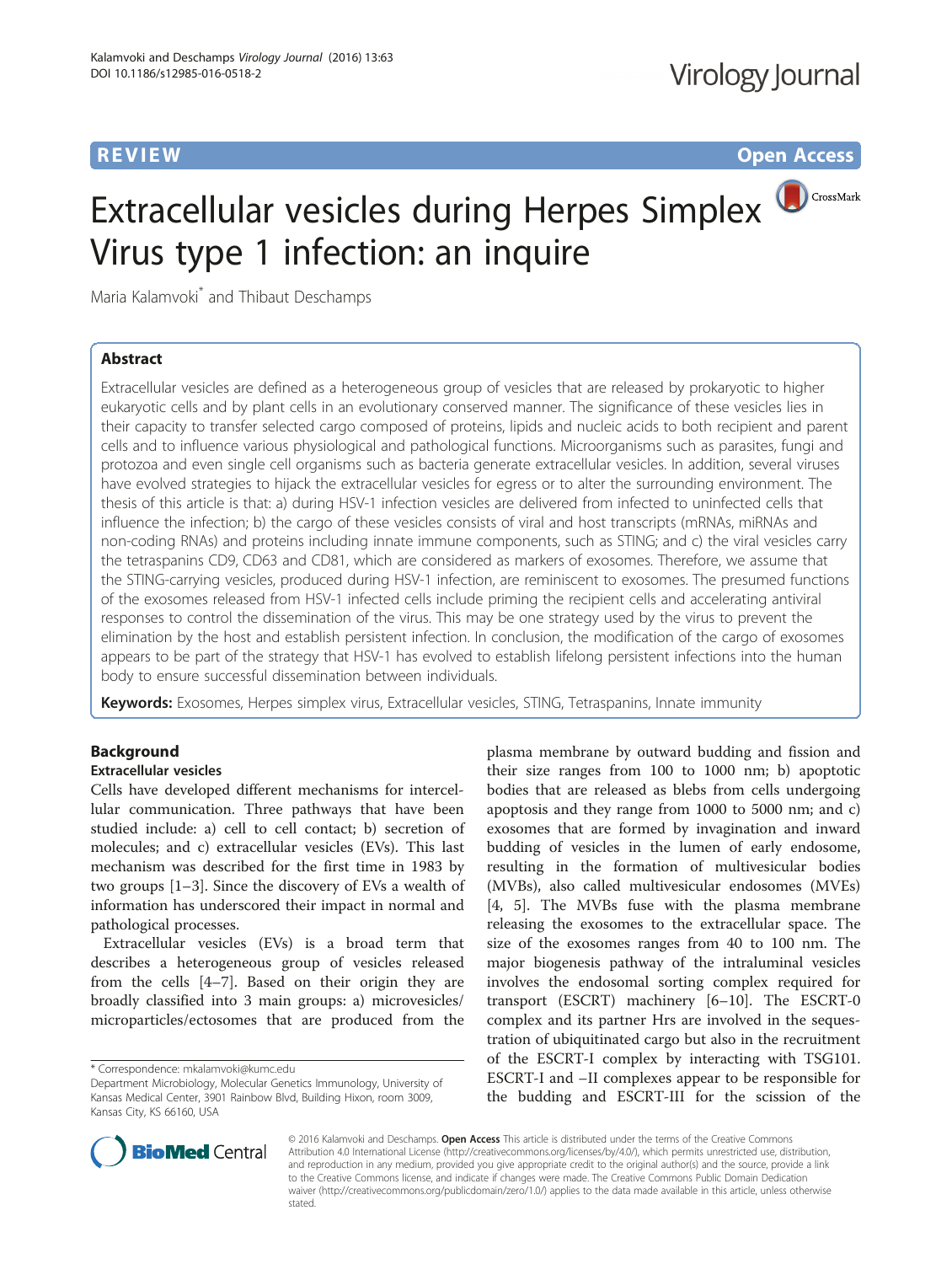vesicles in the lumen of the endosomes [\[11](#page-8-0)–[14](#page-8-0)]. The MVBs can either fuse with lysosomes ending in the degradation of their content, or follow a secretory pathway leading to the release of the exosomes [\[15](#page-8-0)]. The mechanism underlying the fate of MVBs is not yet fully understood, but involves in part the lipid composition of exosomes [[4, 9](#page-8-0), [15\]](#page-8-0). MVBs enriched in cholesterol are more likely to follow the exocytic pathway, whereas cholesterol-poor MVBs are targeted to the lysosomes [[15\]](#page-8-0). Ceramide appears to trigger the budding of exosomes into MVBs [\[16](#page-8-0)]. Moreover, lysobisphosphatidic acid is enriched in endosomes targeted for degradation but absent from exosomes.

Initially, EVs were viewed as means for cells to dispose of unwanted components. However, in the intervening decade this view has largely changed and it is clear that the cargo of the EVs and the type of recipient cells determine their function [[4, 5, 17](#page-8-0)]. The cargo of the EVs consists of nucleic acids, proteins and lipids. The nucleic acids in EVs are mainly miRNAs, mRNAs and noncoding RNAs [\[18](#page-8-0)–[24\]](#page-9-0). These nucleic acids are not randomly incorporated into EVs but rather are preferentially packaged [[25, 26](#page-9-0)]. Moreover, the RNAs in EVs do not reflect the quantity of RNAs in the cells where they originated. Strikingly, the transcripts are intact and they can be translated inside the recipient cells to influence gene expression [[25](#page-9-0), [26\]](#page-9-0). For this reason the EVs have emerged as carriers of genetic information that are able to modify the pattern of gene expression in recipient cells. The proteins found in EVs are mainly from endosomes, the plasma membrane and the cytosol. Proteins from organelles such as nucleus, mitochondria, endoplasmic reticulum and the Golgi complex are largely absent. These observations highlight the specificity of the cargo of these vesicles [\[17](#page-8-0)]. Lipids, particularly sphingomyelin, cholesterol and hexosylceramides are enriched in EVs at the expense of phosphatidylcholine and phosphatidylethanolamine. Both saturated and monounsaturated fatty acids are also enriched in EVs [[6, 16](#page-8-0), [27](#page-9-0)–[31](#page-9-0)].

With respect to the functions of EVs, organisms from different domains of life secrete extracellular vesicles to disseminate information to remote sites from the place of their origin, influencing the surrounding microenvironment through a paracrine mechanism, or altering physiological functions through long distance targeting via the systemic circulation [\[5](#page-8-0)]. The composition of EVs is subjected to dramatic changes following alterations in the extracellular environment or different physiological or differentiation stages of the secreting cells. For example, inflammatory signals or activation of innate immunity strongly affect the composition of EVs released by immune cells [[32\]](#page-9-0). In hypoxic conditions of some tumors, the acidic environment or expression of oncogenes radically changes the cargo of the EVs. Moreover, exosomes may contribute to intercellular exchange and spread of prions and misfolded proteins associated with neurodegenerative diseases [\[33](#page-9-0)–[35](#page-9-0)]. Based on these properties, EVs are exploited today as diagnostic tools especially in cancer to determine the status of the tumor or its origin, and as vehicles for the delivery of therapeutic small interfering RNAs (siRNAs) [[36\]](#page-9-0).

#### The extracellular vesicles during viral infections

Many viruses have evolved strategies that rely on the properties and functions of the extracellular vesicles to evade the host [\[5,](#page-8-0) [37\]](#page-9-0). The exosomes released during HIV-1 infection were the first to be studied [\[37](#page-9-0)–[39\]](#page-9-0). In 2006, the Trojan exosome hypothesis proposed that retroviruses hijack the exosome biogenesis pathway to release infectious particles encapsulated into exosomal vesicles. Pathways of exosome uptake are utilized for a viral receptor-independent, envelope-independent mode of infection [\[40\]](#page-9-0). For example, exosomes derived from dendritic cells, can carry HIV-1 virions that escaped phagolytic and proteasomal degradation. As dendritic cells migrate to the lymph nodes, to present pathogenderived epitopes to  $CD4^+$  T or  $CD8^+$  T lymphocytes, they can transfer HIV-1 to T cells through exosomes, without *de novo* infection [[40, 41\]](#page-9-0). However, the nature of vesicles delivering HIV-1 today is debatable since the virus budding sites coincide with sites of microvesicle biogenesis. Unspliced HIV-1 RNA species but not single- or double-spliced HIV-1 RNAs have been found in exosomes derived either from HIV-1 infected cells or patients [[42](#page-9-0)]. The viral transactivating response element (TAR), which enhances viral replication in recipient cells, is also present in exosomes [\[43](#page-9-0)]. Several viral miRNAs including vmiR88, vmiR99 and vmiR-TAR have been detected in exosomes secreted from HIV-1 infected cultures, or isolated from sera of patients [\[44](#page-9-0)]. The exosomal vmiR-TAR prevents apoptosis in recipient cells and thereby promotes the infection, whereas the other two miRNAs stimulate release of pro-inflammatory cytokines, such as TNF-α, from recipient macrophages, which may contribute to AIDS pathogenesis [\[44\]](#page-9-0). Besides RNA transcripts, many proteins have been detected in EVs derived from HIV-1 infected cells, among them the HIV-1 co-receptors CCR5 and CXCR4, which upon delivery to co-receptor null cells allow HIV-1 entry [[45](#page-9-0), [46](#page-9-0)]. This is may be a strategy of HIV-1 to modify its tropism in an otherwise non-permissive background. Additionally, APOBEC3G (A3G), a cytidine deaminase, which is part of the innate host defense system against HIV-1 and other retroviruses, was found in exosomes [[47](#page-9-0), [48\]](#page-9-0). Exosomal A3G could confer resistance to both Vif-defective and wild type HIV-1 in exosome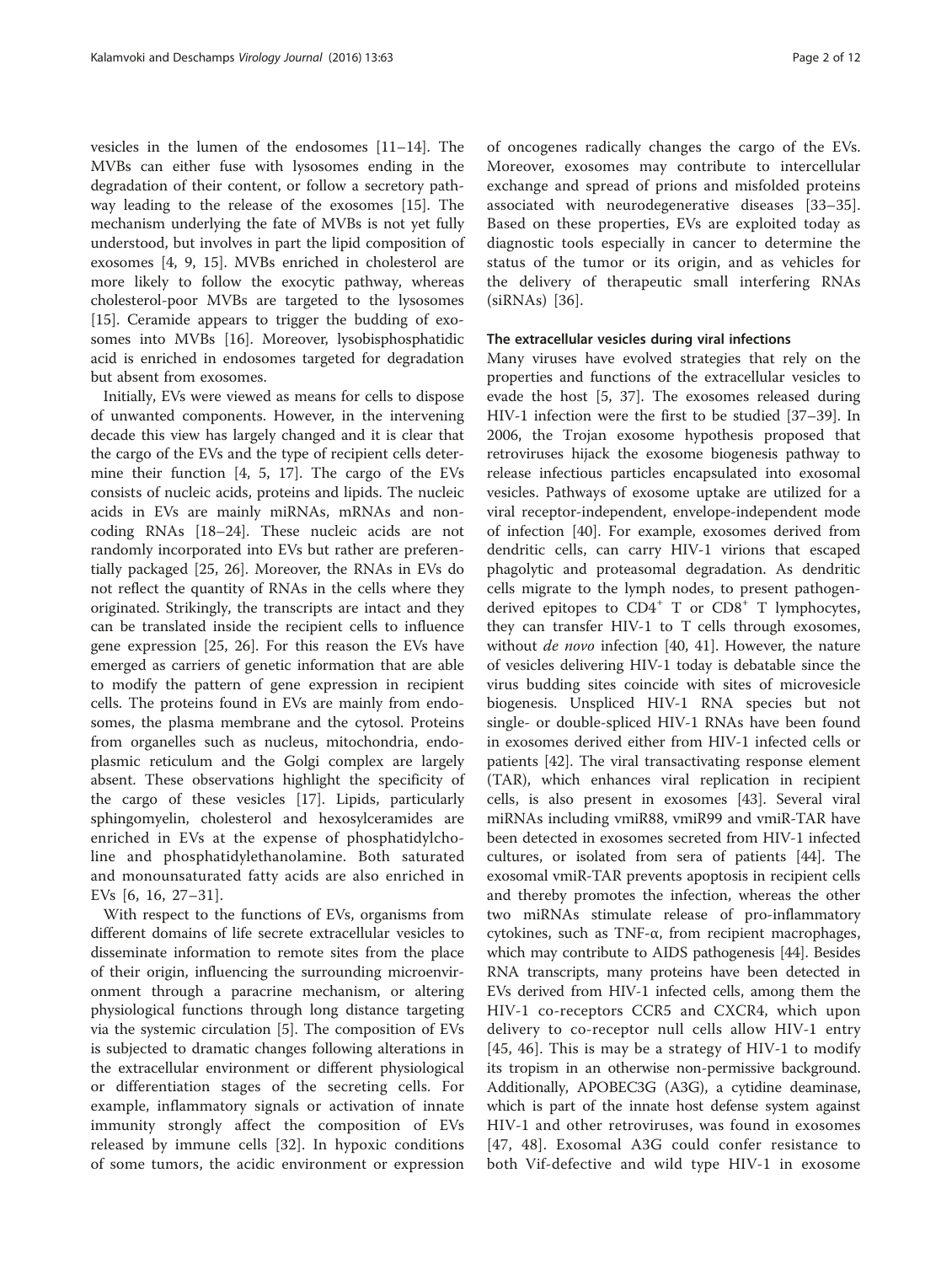recipient cells, suggesting that the restriction was through a non-enzymatic mechanism [[49](#page-9-0), [50\]](#page-9-0). Several studies point to the existence of editing-independent activities of A3G that may contribute to its antiviral function [[51](#page-9-0), [52](#page-9-0)]. The growing list of proteins found in the exosomes released from HIV-1 infected cells include CD86, CD45 and MHC class II, which may help suppressing immune responses thereby facilitating the virus replication [[53](#page-9-0)].

HIV-1 proteins Gag and Nef have also been shown to be packaged in exosomes [\[37](#page-9-0), [38\]](#page-9-0). HIV-1 Nef is one of the earliest and most abundantly expressed proteins of HIV-1. Nef was found in exosomes of infected cells in cultures and also in plasma-derived exosomes from patients [\[38](#page-9-0), [54](#page-9-0)]. Exosomal Nef activates resting CD4<sup>+</sup> T cells, rendering them permissive to HIV-1 infection, and this way it stimulates the spread of the virus [[38, 55](#page-9-0)]. Nef also increases the exosome production in HIV-1 infected or Nef-transduced cells [[56](#page-9-0)]. In addition, by interacting with vesicular sorting and trafficking pathways it directs MHC-I, CD4 and possible other proteins to MVB for lysosomal degradation, thereby promoting virus replication [[57, 58\]](#page-9-0). Finally, Nef can modulate the miRNA composition of exosomes [[59\]](#page-9-0).

Other RNA viruses also hijack the exosomes [\[37](#page-9-0), [39](#page-9-0), [60](#page-9-0)–[65](#page-9-0)]. The exosomes derived from the hepatocytes or from the sera of the hepatitis C virus (HCV) infected patients carry the single-stranded, positive-sense viral RNA genome, and mediate receptor-independent HCV transmission to permissive cells, leading to productive infection [\[39, 61](#page-9-0)–[65](#page-9-0)]. The replication competent, negativestranded viral RNA is also detected in the exosomes [\[66](#page-9-0)]. The tetraspanin CD81 is an integral membrane protein and exosome marker, which also serves as a viral entry receptor for HCV. It forms a complex with the viral envelope protein E2 and facilitates its cellular and intercellular trafficking [[67,](#page-9-0) [68](#page-10-0)]. The HCV genome and the CD81- E2 complex exit cells inside exosomes where they circulate and exploit the fusogenic capabilities of these vesicles to infect naïve cells. Neutralizing antibodies do not interfere with this mechanism of virus spread [\[67](#page-9-0)]. Another example is the non-enveloped hepatitis A virus (HAV), whose nucleocapsids were found into vesicles derived from endosomal compartments [\[60](#page-9-0), [69](#page-10-0)]. This cloaked virus not only was fully infectious but was totally protected from neutralizing antibodies [[60,](#page-9-0) [69](#page-10-0)]. The virus, via the interaction of the capsid protein VP2 with Alix and the contribution of the VPS4B, two ESCRT-III components, utilizes the exosomes biogenesis machinery to release non-enveloped HAV [\[60](#page-9-0), [69\]](#page-10-0). Occasionally HAV hijacks membranes and encapsulated virions are released, in an Alix and VPS4B –dependent mechanism [\[60](#page-9-0)]. In patients with acute hepatitis A infection, the encapsulated virions were shown to be the dominant form of HAV detected in serum [\[60,](#page-9-0) [70](#page-10-0)]. Antibodies directed against the viral capsid effectively neutralize non-enveloped HAV but did not affect enveloped virus infection [\[60\]](#page-9-0). It is possible that the encapsidation of HAV into exosomes is a strategy of the virus to disseminate while escaping immune detection.

Human tumor viruses such as the Epstein-Barr virus (EBV) utilize exosomes to influence the intercellular communication [\[37](#page-9-0), [71](#page-10-0)]. EBV virus rapidly establishes latent infection in its preferred target cells, the human B lymphocytes, and for this reason the exosomes from these lymphocytes have been most studied. During latency only few viral genes are expressed. The latent membrane protein 1 (LMP1) of EBV is considered the major oncogene and is expressed in multiple human malignancies. LMP1 functions as a constitutive active member of the tumor necrosis factor receptor family, inducing genes that are involved in pro-inflammatory responses, apoptosis, cell proliferation, migration and cell cycle progression [[72](#page-10-0), [73\]](#page-10-0). Exosomes released from nasopharyngeal carcinoma (NPC) cells positive for EBV, in which the latency II program of the virus is expressed, contain LMP1 [\[71\]](#page-10-0), viral miRNAs and signal transduction molecules, such as the epidermal growth factor receptor EGFR [[71](#page-10-0)], galectin-9 [[74](#page-10-0)], fibroblast growth factor (FGF-2) [[75](#page-10-0)], deoxyuridinetriphosphatase (dUTPase) [[76](#page-10-0)]. These exosomes manipulate the tumor microenvironment to enhance tumor progression and alleviate immune responses in tumor cells.

Similar to EBV, the human Kaposi sarcoma virus (KHSV) is associated with multiple lymphomas. Both viruses alter the content of exosomes to modulate cell death and protein synthesis. Analysis of the cargo of exosomes derived from EBV or KHSV-latently infected B lymphocytes demonstrated that approximately one third of the proteins found in the exosomes were unique to the latently infected cells [[77](#page-10-0)]. The functions of these proteins are associated with cancer, cell survival, cell death and disease [\[77\]](#page-10-0). Exosomes produced from KSHVinfected primary effusion lymphoma (PEL) cells are highly enriched with enzymes from the glycolytic pathway and at least in B cells they promote glycolysis [\[77](#page-10-0)]. These enzymes include pyruvate kinase, enolase, glyceraldehyde dehydrogenase, phosphoglucose isomerase and others. Therefore, a legitimate hypothesis is that exosomal transfer of glycolytic enzymes could enhance glycolysis in recipient cells [[78, 79](#page-10-0)]. In addition, the ribosomal subunits 40S and 60S and several translation initiation factors were found to be increased in KSHV– infected PEL cells, which are most likely through the function of viral proteins K1 and viral G protein that are known to modulate the cellular protein synthesis machinery [[77](#page-10-0)]. Although histones have been shown to be present is exosomes from different cell types, the exosomes from KSHV-infected PEL cells show a preferential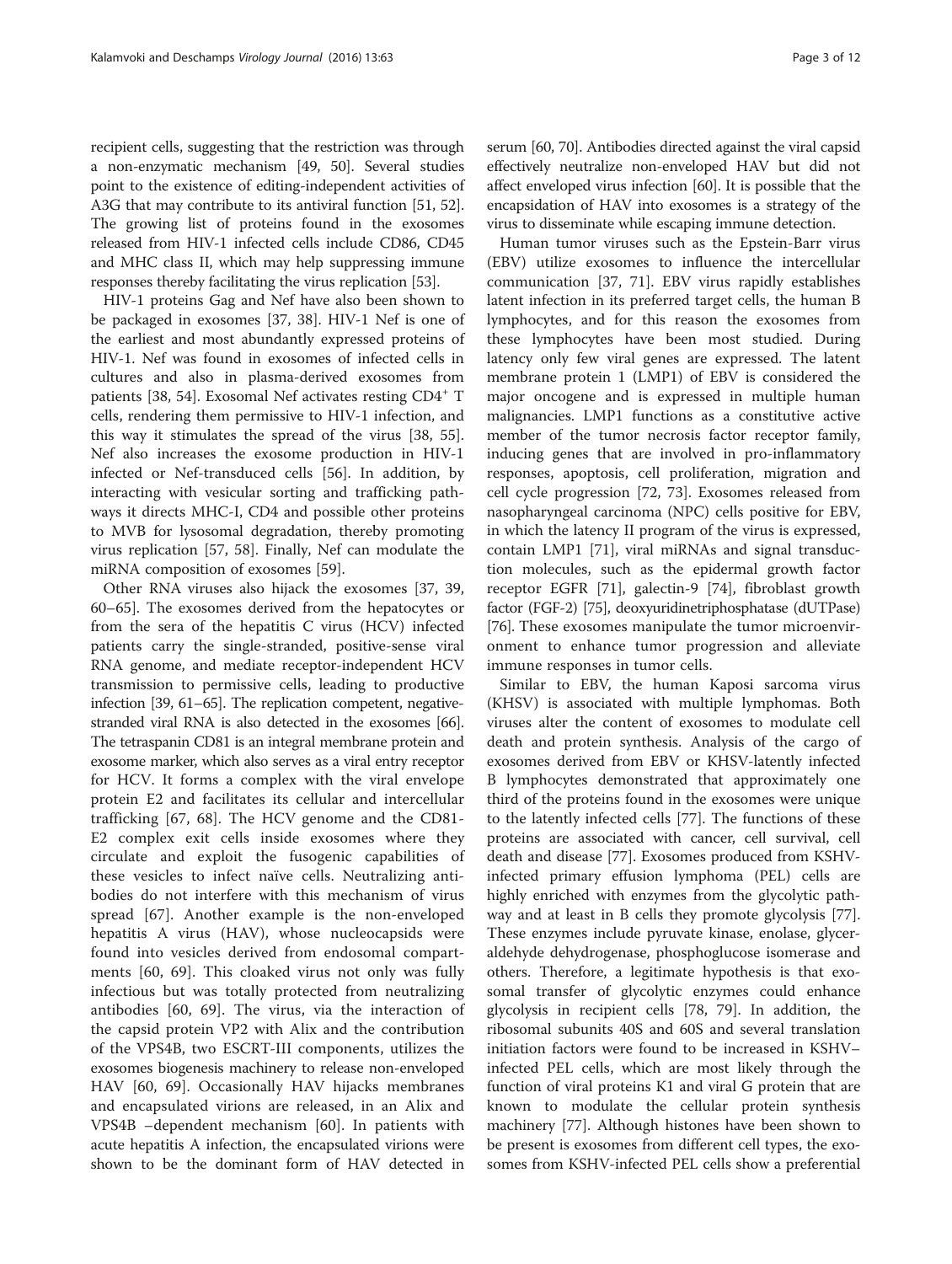increase in histones H1, H2A, H2B, H3 and H4 [\[77](#page-10-0)]. The KSHV-infected PEL exosomes also influence adherens junctions of epithelial cells and thus contribute to viral persistence and pathogenesis [[77\]](#page-10-0). Overall, the exosomes produced from KSHV-infected lymphomas appear to exacerbate disease progression and pathogenesis. An intriguing observation was that the nuclear DNA sensor IFI16 is packaged in exosomes and delivered from latently infected KHSV cells to uninfected cells. Activation of IFI16 leads to pro-inflammatory and IFN responses. IFI16 is restriction factor for HSV-1 and 2 and HCMV [[80](#page-10-0)–[83](#page-10-0)]. How exosomal IFI16 could impact immunity to herpes viruses remains elusive.

With respect to the exosomes produced during the lytic cycle of gamma-herpesviruses, recent studies demonstrated that during EBV infection a pre-latent phase precedes the stable latent phase [\[84](#page-10-0)]. During the prelatent phase the virus expresses a subset of immediateearly, early and latent genes, including viral homologues of the anti-apoptotic Bcl-2 family members, the viral interleukin (vIL-10) and BZLF1 that secure the initial success of the EBV infection by blunting immunity and facilitating latency establishment [[84, 85](#page-10-0)]. Additionally, during the pre-latent phase of the infection the EBV particles and the non-viral vesicles that are released from the cells contain viral RNAs of different classes that are delivered to target cells. The packaged viral mRNAs are intact, they are translated in the recipient cells and along with the non-coding RNAs induce viral and cellular genes that potentially modify pathways related to innate and adaptive immune responses [\[84](#page-10-0), [85\]](#page-10-0). For instance, translation of delivered BZLF1 transcripts could activate resting cells and induce cell-cycle entry, translation of BHRF1 and BALF1 delivered transcripts might protect the infected cells from cell death, delivered miRNAs might control detrimental antiviral responses of the newly infected cells and translation of secreted viral IL-10 mRNAs most likely protect EBV-infected cells from antiviral responses of the innate and adaptive immune system [\[86](#page-10-0)–[88\]](#page-10-0). Additionally, the immunoevasins (vIL-10, BGLF5, BNLF2a), expressed into the recipient cells following delivery of their mRNAs within vesicles that are released from the pre-latent EBV infected cells, could protect the newly infected cells from antigen-specific T-cell responses that might otherwise eliminate the newly infected cells before latency can be established [\[84](#page-10-0), [85](#page-10-0)].

Taken together, extracellular vesicles are released during the productive and the latent stages of gammaherpesviruses infection but the cargo of these vesicles is substantially different. During the productive cycle the cargo contributes to the success of infection, it primes the cells for persistent infection and prevents the elimination of the virus by the host's immune system, while the cargo delivered from latently infected cells contributes to virus persistence.

Other herpesviruses modulate the cargo of exosomes. Herpes simplex virus glycoprotein B expressed during the lytic cycle perturbs the endosomal sorting and trafficking of HLA-DR (DR) receptors [\[89\]](#page-10-0). Glycoprotein B binds to the DR groove and inhibits the association of peptides to the DR heterodimer [[89\]](#page-10-0). Both proteins colocalize in MVBs and together with CD63 the three proteins are released into the supernatant of infected cells, presumably through the exosomal pathway [\[89](#page-10-0)]. The delivery of this complex to recipient cells could modulate immune responses to viral antigens. Human herpes virus 6 (HHV-6) induces formation of MVBs and both viral glycoproteins gB and gM were found in the intraluminal vesicles [[90\]](#page-10-0). Similar to HSV, DR and CD63 along with the glycoproteins gB of HHV-6 are packaged in exosomes and delivered to target cells [\[89](#page-10-0)].

The emerging roles of different types of extracellular vesicles and particularly of exosomes in infectious diseases could provide information about pathogens and their strategies for dissemination.

# The extracellular vesicles in herpes simplex virus-infected cells

During herpes simplex virus infection different kind of vesicles appear to be released extracellularly. Szilagyi and Cunningham reported that in addition to the virions, also known as H (Heavy)-particles, other particles named L (Light)-particles are released [\[91\]](#page-10-0). Microvesicles, is an alternative term utilized frequently for the L-particles although with the current knowledge on EVs the term might not be accurate. The L-particles are composed of virus envelope and tegument proteins but they lack viral genome and viral capsid proteins. The L-particles cover a wide range of sizes and often contain inclusion vesicles of variable size and number [[91](#page-10-0)–[93\]](#page-10-0). Although the L-particles are non-infectious they were shown to facilitate the HSV-1 infection, at least in cell cultures, most likely by delivering viral proteins such as ICP0 and ICP4 to the target cells and possibly cellular factors that are needed for virus replication and suppression of antiviral responses [[91](#page-10-0)–[94\]](#page-10-0).

Apoptotic bodies have been reported on certain occasions during herpes simplex virus infection although several HSV genes are known to block apoptosis. Thus, neonatal neutrophils on infection break up into multiple apoptotic bodies that contain live virus and they may facilitate the spread of HSV as the apoptotic bodies are engulfed by macrophages [\[95](#page-10-0)]. Apoptotic bodies might also be released by neuronal cells undergoing apoptosis during HSV infection [[96](#page-10-0)–[98\]](#page-10-0). The size of apoptotic bodies as reported earlier ranges between 1000 and 5000 nm.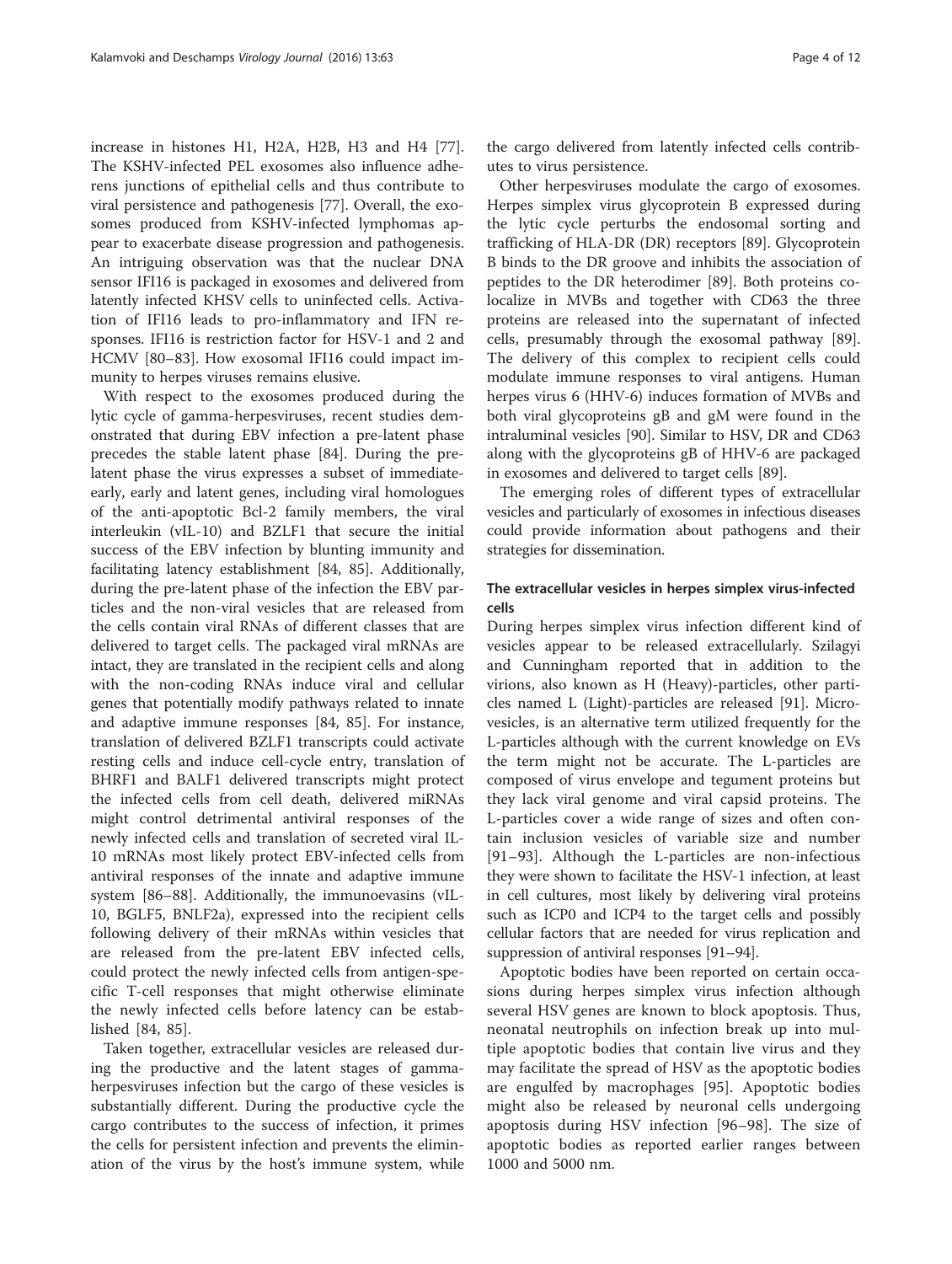From this point forward the focus of the review will be on extracellular vesicles with a size range between 50 and 110 nm that are released from the HSV infected cells and they have properties similar to exosomes, that is, they carry the exosomal markers CD63, CD9 and CD81 and are smaller than apoptotic bodies or microvesicles. The concept that extracellular vesicles are released upon infection having properties similar to exosomes is based on the observations discussed below:

STING (STimulator of Interferon Genes) is a sensor of DNA in the cytoplasm, which has functions hostile to the virus in normal cells and in mice that impede virus replication and dissemination [[99](#page-10-0)–[101](#page-10-0)]. However, in a number of cancer derived cell lines such as human cervical carcinoma (HeLa) and human epithelial (HEp-2) STING was protected from elimination by the wild type HSV-1. This conclusion emanated from the observation that STING was rapidly eliminated from these cells following infection by HSV mutants impaired in the execution of late viral functions such as the ICP0 E3 ligase activity and the ICP0- null mutant, a Us3 kinase-deficient mutant and the ΔICP4 replicationdeficient mutant [[102](#page-10-0)]. These data suggested that the functions of ICP0 and Us3 were required to protect STING from elimination [[102](#page-10-0)]. Moreover, experiments that assessed the growth of the wild type HSV-1 and the ICP0 null- mutant in normal immortalized (human embryonic lung fibroblasts; HEL) and cancer cells (epithelial HEp-2) depleted of STING, demonstrated that although STING was detrimental to both viruses in the normal cells, it was required for optimum replication for both viruses in the cancer cells [[102](#page-10-0)]. Taken together, these data suggested that STING, under certain conditions, might be utilized by HSV-1 [\[102\]](#page-10-0).

A clue as to what additional functions might STING perform during HSV-1 infection emerged from the observation that in Vero cells (African green monkey kidney epithelial cells) the endogenous level of STING was very low. Following exposure to different doses of the wild type virus, STING was detectable in infected cells as soon as 30 minutes post-inoculation and reached a plateau at two hours post-exposure where it remained stable up to18 h post-inoculation [[103\]](#page-10-0). The accumulation of STING in Vero cells was proportional to the dose of the virus and was not related to changes in the abundance of STING transcripts, as it remained stable through the course of the infection [[103](#page-10-0)]. Further, inhibition of protein synthesis did not alter the accumulation of STING in HSV-1-infected Vero cells [\[103](#page-10-0)]. These data suggested that accumulation of STING in Vero cells was due to the virus inoculum and not due to stimulation of its gene expression.

Indeed, HSV-1 virions purified through a dextran-10 gradient, as described before, were found to contain both the monomeric and a dimeric forms of STING [[103\]](#page-10-0). This observation raised two possibilities, either that STING was incorporated in HSV-1 virions or that it was present in separate structures co-purifying with the virions. Several experiments were designed to address this issue. First, immunoprecipitation reactions with the STING antibody were carried out using dextran-10 gradient purified virions. This approach yielded negative results as STING remained in the supernatant of the reaction along with virion components. Two possible scenarios could explain these results, either STING was indeed incorporated into HSV-1 virions, or the STING epitope, in the structures where STING was integrated, was not accessible to the antibody and as a consequence the protein remained in the supernatant. To distinguish between these two possibilities a similar immunoprecipitation reaction was carried out using an antibody against the tetraspanin CD9. CD9 is a common marker of the exosomes and it forms heterooligomers with other members of the tetraspanin family, such as CD63, another exosomal marker. The results of this reaction indicated that STING was in structures separate than the virions, as the majority of STING co-immunoprecipitated with CD9, while the virion components remained in the supernatant [[103](#page-10-0)]. To verify the above results, the presumed virions/ exosomes mixture was incubated with antibody against the viral glycoprotein gD, to neutralize the virus, and subsequently the mixture was added to Vero cells, whose endogenous STING is negligible. The rationale was that the gD antibody would block viral entry, while the fate of STING was expected to be independent of gD. Indeed, the neutralized virus could not enter the cells and viral gene expression was not detected. However STING was delivered in Vero cells, in the presence of the neutralizing gD antibody, even when protein synthesis was blocked by the addition of cycloheximide [\[103\]](#page-10-0). These data supported the observation that STING was not incorporated in HSV-1 virions and further demonstrated that STING entered the cells via a mechanism independent of the viral entry. As an alternative approach, the release of STING and CD9 was monitored in the supernatant of cultures infected with a HSV-1 ΔUL18 mutant that is defective in assembly. UL18 is essential for capsid assembly, and in its absence virion formation does not occur [\[104](#page-10-0)]. UL18 is not required for viral gene expression or the virus replication. The assumption was that if STING was in nonvirion structures, its release in the supernatant should not be affected. Indeed, this experiment demonstrated that both STING and CD9 were in the culture supernatant of the ΔUL18 mutant infected cells despite the absence of virions. Although there might be differences in the number and molecular composition of the STING-carrying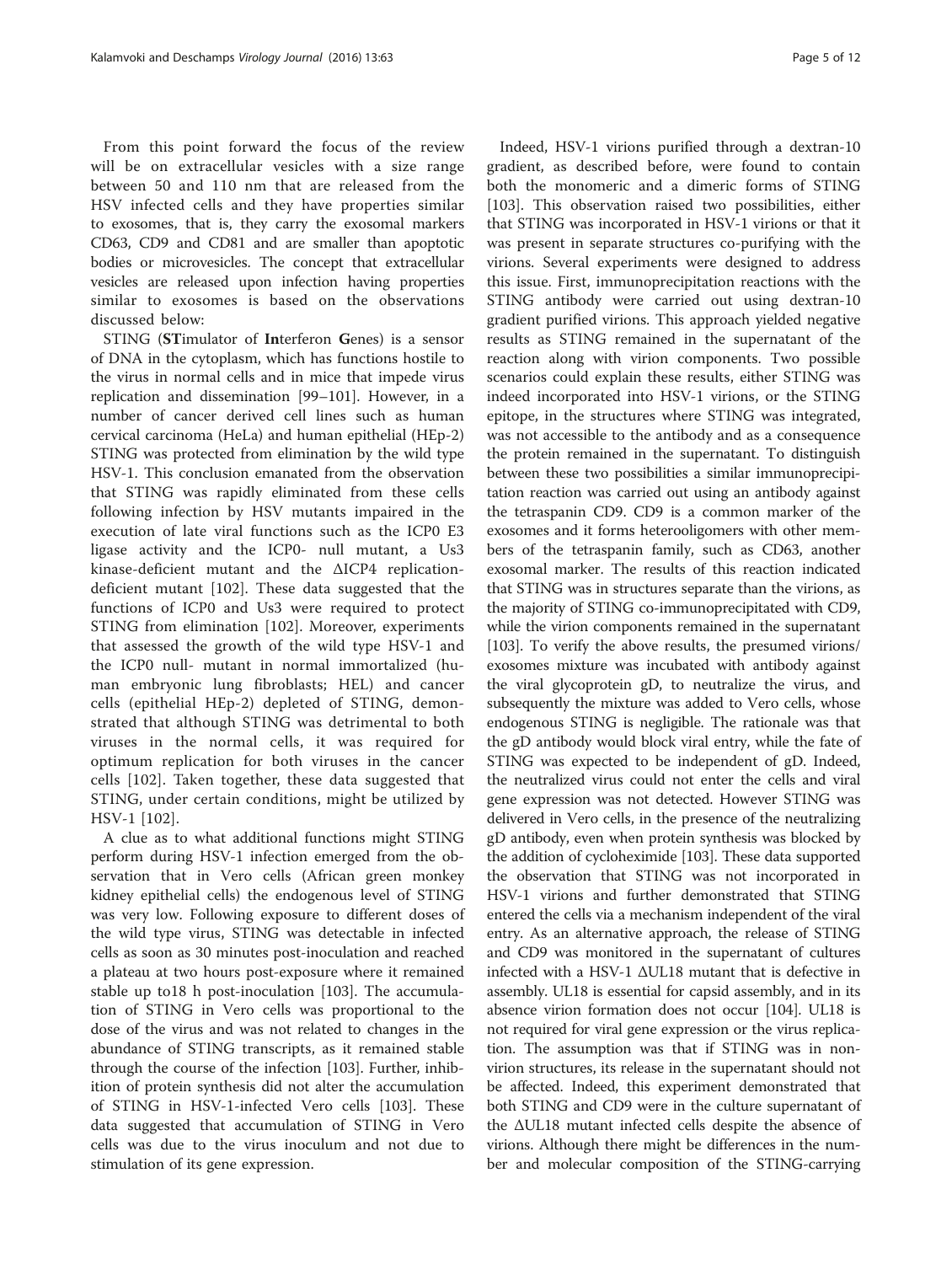vesicles in the supernatant, cells inoculated with this mutant provided useful information with respect to the presence of STING in exosomes.

It worth mentioning that the Vero cell line which expresses low levels of STING, was identified as a useful system to study delivery of the EVs carrying STING. Interestingly, the level of CD9 (an marker for exosomes) in Vero cells is remarkably low compared to other cell lines, which may be indicative to the number and/or type of vesicles released from these cells.

The previous data not only supported that STING was released in higher-ordered structures in the supernatant of the infected cultures but provided some clues about structural characteristics of these structures. These included that: a) the vesicles could be delivered to target cells, as STING from the virus inoculum was delivered into the recipient cells exposed to the virus; b) the optimal time for delivery was approximately two hours as the levels of STING in the recipient cells gradually increased for the first two hours following exposure; c) the HSV-1 glycoprotein gD was not required for the STING-carrying structures to enter the target cells; d) protein synthesis was not required for their entry; and e) in dextran-10 density gradients, HSV-1 virions and the structures carrying STING co-purified. As it will be discussed later, co-fractionation in some density gradients is most likely due to co-aggregation during high speed sedimentation.

STING has four transmembrane regions and a carboxyterminal domain, and has been classified as an endoplasmic reticulum (ER) protein, which may associates with mitochondria-associated ER membranes (MAM) at the interface between the mitochondrion and the ER [[105](#page-10-0)–[107\]](#page-10-0). Following activation, STING appears to re-localize from ER to perinuclear vesicles [[105](#page-10-0)–[107](#page-10-0)]. On infection of a HEp-2 cell line stably expressing human STING, the protein was found in globular structures in the perinuclear region and at the poles of the cells. Tetraspanins CD63 and CD81 perfectly co-localized with STING in the globular structures [Kalamvoki et al, unpublished data]. CD63, the first characterized tetraspanin, is mainly associated with membranes of intracellular vesicles and is abundantly present in late endosomes and lysosomes [\[4](#page-8-0), [108](#page-10-0), [109](#page-10-0)]. CD63 is enriched in the intraluminal vesicles of multivesicular bodies (MVBs), which are secreted as exosomes through fusion of the MVBs with the plasma membrane [\[109\]](#page-10-0). Localization of CD63 at the plasma membrane has been described in clusters called tetraspanin-enriched microdomains [\[108](#page-10-0)–[110](#page-10-0)]. Similarly, CD81 is another marker of exosomes and an integral component of the plasma membrane found in focal adhesions and occasionally immunological synapses [[4,](#page-8-0) [108\]](#page-10-0).

Taken together, these data suggest that STING is packaged in extracellular vesicles during HSV-1 infection reminiscent to exosomes. These vesicles will be referred as "HSV-1 exosomes or viral exosomes" as their cargo consists not only of host but also viral factors. Below we will describe the most effective approach to efficiently separate the viral exosomes from HSV virions.

# The challenge of separating the HSV-1 exosomes from herpes simplex virus 1 particles

The observation was made that HSV stocks were either enriched or depleted of the STING-carrying vesicles depending on the cell line in which the viral stock was produced [[103\]](#page-10-0). Viral stocks prepared in HEp-2 cells were enriched in STING/CD9-containing vesicles while stocks prepared in Vero cells were largely devoid of STING/CD9-containing vesicles [\[103\]](#page-10-0). Thus, the lack of purity and the heterogeneity of the virus inoculum is dependent on the cell line used to propagate the viral stock and should be taken into consideration as they could account for differences in host responses [[103\]](#page-10-0).

Several different approaches have been used in an attempt to separate the HSV-1 virions from the STING-carrying vesicles. We will discuss the results of each approach below.

The first approach was based on immunoaffinity. It involved differential centrifugation of the culture supernatants to clarify cells debris and nuclei, followed by sedimentation of virions at high speeds. After washing, to remove protein impurities and small aggregates, the pellet was subjected to immunoaffinity purification using an antibody against the tetraspanin CD9 to precipitate the STING-carrying vesicles, or after removing the HSV-1 virions with antibody against the glycoprotein D (gD). Although this approach clearly demonstrated that STING was in different structures from virions, coaggregation of virions with vesicles during ultracentrifugation did not yield viral exosomes of the desired purity.

The second approach was based on dextran-10 density gradients [\[111](#page-10-0)]. We sought to determine whether a linear dextran-10 gradient (density 1.04-1.09  $g/cm<sup>3</sup>$ ) that has been extensively used for partial purification of HSV virions could be utilized to separate the virions from the STING-carrying vesicles, as their densities were speculated to be different. The results of this approach demonstrated that the two structures were inseparable, as they were found in the same fractions of this gradient. We believe that co-aggregation occurring during high speed sedimentation interfered with efficient separation of vesicles from the virions.

A third approach was the utilization of egress-deficient HSV mutants. This approach indeed yielded STINGcarrying vesicles free of viral particles. However, whether the composition of their cargo is the same as in wild type virus infected cells, as largely reflected by the environment of its origin, remains a subject of investigation.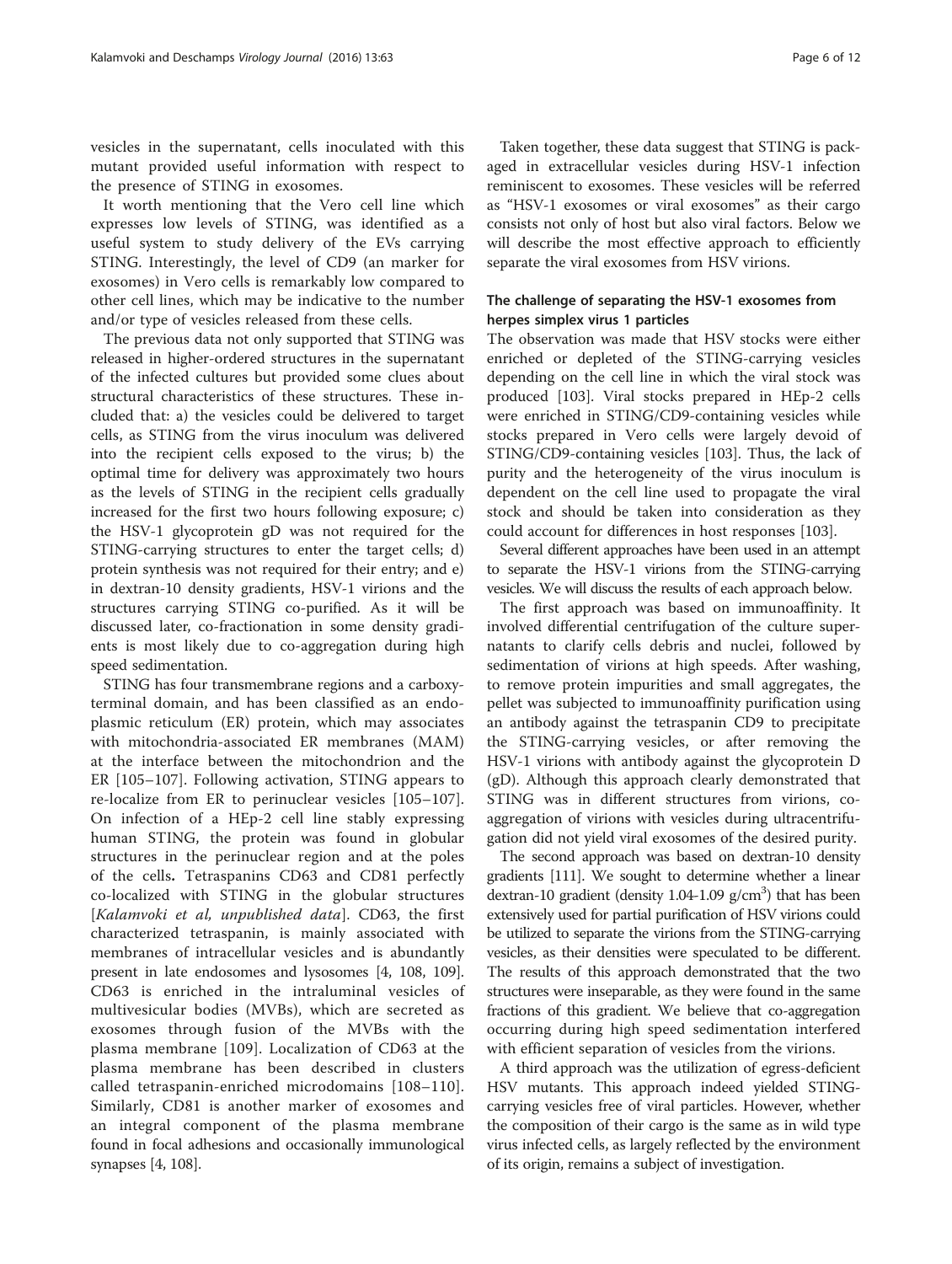Having identified the limitations of commonly used systems we developed an iodixanol gradient for separation of vesicles from virions (Deschamps T, Kalamvoki M: Characterization of exosomes released from HSV-1 infected cells, in preparation) [\[112](#page-10-0), [113](#page-10-0)]. The samples were obtained from the supernatant of infected cultures following differential centrifugation at low speeds to sediment cell debris and nuclei, filtration to remove large aggregates followed by filter concentration. This approach resulted in segregation of any kind of HSV particles from the STINGcarrying vesicles, as was assayed by immunoblot analysis. The HSV-1 capsid protein unique long 38 (UL38) and the tegument protein 22 (VP22), were found in high density fractions, while STING and the tetraspanins CD9 and CD63 were detected in the low density fractions (Fig. 1, panel a). Consistent with the fractionation results, a

plaque assay demonstrated that the infectious viral particles were present only in the high density fractions (Fig. 1, panel b) (Deschamps T, Kalamvoki M: Characterization of exosomes released from HSV-1 infected cells, in preparation). An alternative approach based on continuous dextran-10 gradient failed to segregate the STINGcarrying vesicles from the viral particles (Fig. 1, panel c) [[111](#page-10-0)]. In conclusion, best practices to separate the HSV-1 exosomes from HSV-1 virions involve the concentration of cell culture supernatant by avoiding high speed sedimentation, which results in aggregation.

# Potential functions of exosome-like vesicles released from herpes simplex virus infected cells

A clue to the potential functions of the virally-induced exosomes could emerge from the analysis of their cargo.

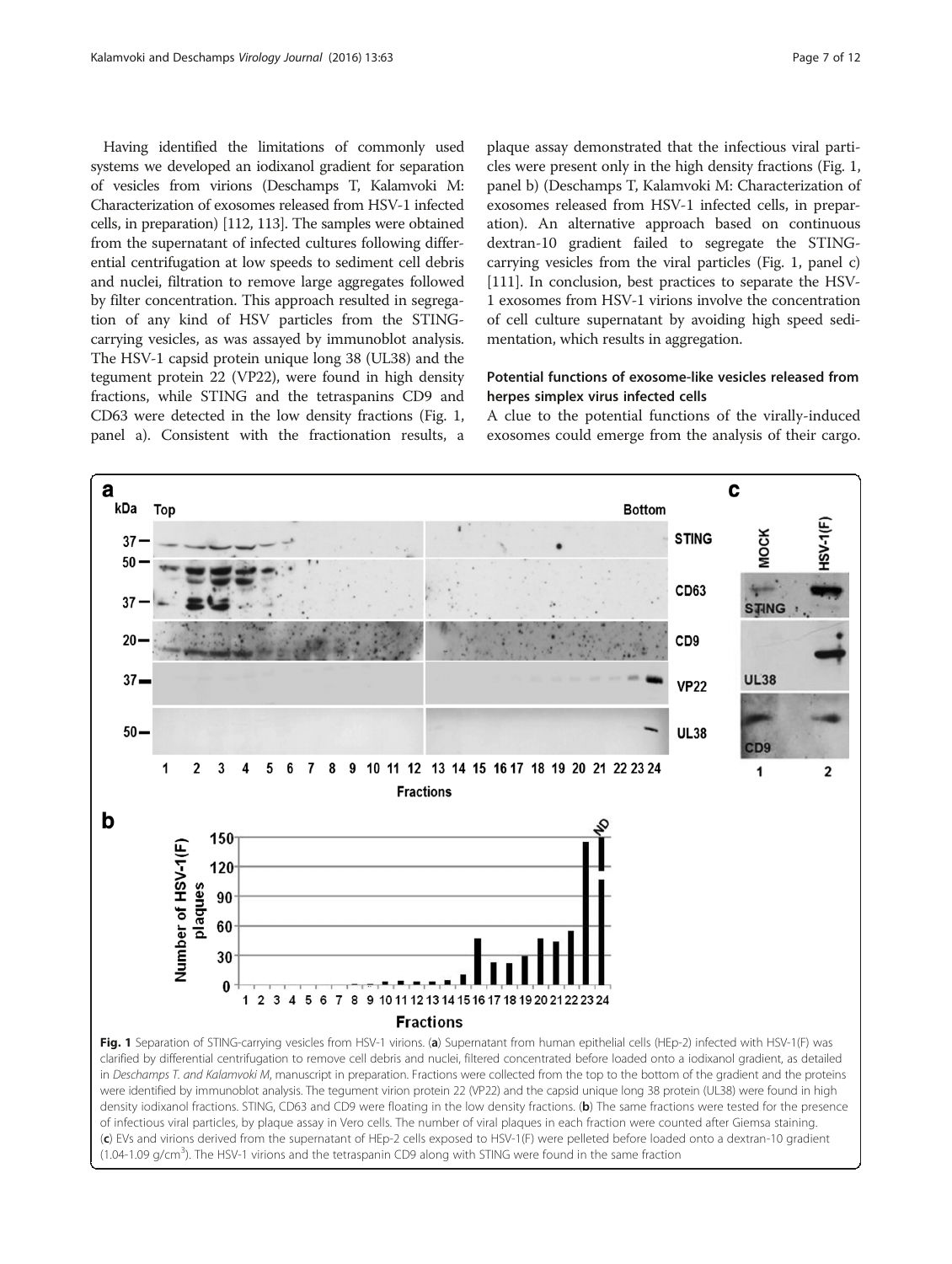Beside STING, the tetraspanins CD63 and CD81 coimmunoprecipitated with a CD9 antibody from the supernatant of infected cultures, suggesting that STING was incorporated in the tetraspanin-enriched vesicles reminiscent to the exosomes.

In extracellular vesicles, such as exosomes, the cargo is presumably determined by the type of signals the donor cells communicate to the target cells. For this reason it is not surprising that the cargo of these vesicles can be significantly different from the parental cell content. Additionally, despite their limited capacity it has become clear that the miRNAs and intact transcripts contained within these vesicles can potentially influence gene expression in target cells. Similarly, the proteinaceous cargo is sufficient to modulate host responses. For example, in tumors the exosomes released by the cancer cells facilitate tumor growth and metastasis [\[4, 9](#page-8-0), [10,](#page-8-0) [114](#page-10-0)–[117\]](#page-11-0). Within infected cells, pathogens modify the cargo of exosomes to create a microenvironment that facilitates their replication, spread and their persistence in the host [\[5](#page-8-0), [37](#page-9-0), [39, 64,](#page-9-0) [71,](#page-10-0) [118](#page-11-0), [119](#page-11-0)].

Recently, we found that the STING-carrying vesicles released from HSV-infected cells deliver selected viral transcripts, some of which have functions during the latent stage of the virus [[103\]](#page-10-0). Among those identified were the latency associated transcript (LAT), the most abundant non-coding RNA present in latently infected ganglia, and viral microRNAs miR-H5, miR-H3, miR-H6 whose abundance increases during latency but rapidly declines following herpes reactivation [[103](#page-10-0)]. An attractive hypothesis is that the virus releases these transcripts to curtail its dissemination within the host. By preventing the elimination of the host the virus increases its chances to spread between individuals. Consistent with this hypothesis is the fact that components of the innate immunity, such as the DNA sensor STING, are also packaged in the HSV exosomes. One possibility is that the viral exosomes would prime neighboring uninfected cells for antiviral responses, which would subsequently control the spread of the virus.

Transcripts for immediate early viral genes, such as the infected cell protein 27 (ICP27), and late genes, such as the virion protein 16 (VP16), were also detected in the viral exosomes [\[103](#page-10-0)]. These transcripts, provided that are expressed, are expected to exert effects on transcription. Although components of the viral exosomes might have opposing functions it is unclear whether the entire population of viral exosomes is homogenous and what functions dominate under certain conditions.

Numerous studies have argued that several host components which co-purify with HSV, HCMV, HIV-1 particles are packaged in the virions. Although such a possibility cannot be excluded for a handful of molecules, as the list of these components increases this scenario becomes less likely. Mass spectrometric analysis of purified HSV-1 virions have identified almost 50 host proteins [\[120](#page-11-0)–[122](#page-11-0)]. Notably, many of these are components of the vesicle biogenesis and trafficking pathways. Other studies have argued that numerous host transcripts and several viral transcripts co-purify with HSV-1 and HCMV virions [\[123](#page-11-0)–[125\]](#page-11-0). In light of our recent studies, which demonstrated that virions and extracellular vesicles co-purify, the question arises as to whether some of the presumed virion components may actually belong to extracellular vesicles that co-purify with virus. Taken together, it becomes critical to identify the viral and host macromolecules that are packaged inside the "HSV exosomes" and delivered to uninfected cells. This information is important to understand the viral dissemination strategies, identification of the mechanisms of viral latency and provide insight into virus pathogenesis.

# Conclusions

We have discussed a strategy that HSV-1 has evolved to evade the host, which involves alterations in the content of the extracellular vesicles to include components of innate defense against DNA viruses such as STING and selected viral gene products, such as transcripts expressed during the latent stage of the virus. The reorganization of the extracellular vesicles is part of the mission of the virus to alter the environment in the recipient cells to control its dissemination in the host. By restricting its dissemination within the human body, the virus ensures long-term interactions with the host and increased chance of transmission in the population.

Cells generally secrete different types of vesicles. Our focus has been on the STING-carrying vesicles produced during HSV-1 infection. The components of these vesicles also include three tetraspanins, CD9, CD63 and CD81, which are usually present on the membrane of exosomes [[4](#page-8-0), [108](#page-10-0), [109](#page-10-0)]. For this reason and because of their size range  $(50 - 110)$  nm) we refer to them as "HSV-1 exosomes". A few viral transcripts were found in these vesicles using a targeted approach, but a more systematic approach is in progress to identify the nucleic acids and the proteins that constitute their cargo. In the future it will be important to elucidate the roles of individual factors packaged in exosomes during HSV infection. Another issue is how the cargo composition is determined during HSV infection. A small animal model to address the influence of exosomes and of individual exosomal components on HSV pathogenesis will be invaluable.

Several pathogens have evolved mechanisms to hijack and utilize the extracellular vesicles. Some viruses utilize components of the exosome biogenesis machinery for egress while others bud inside extracellular vesicles and traffic to remote sites escaping immune surveillance.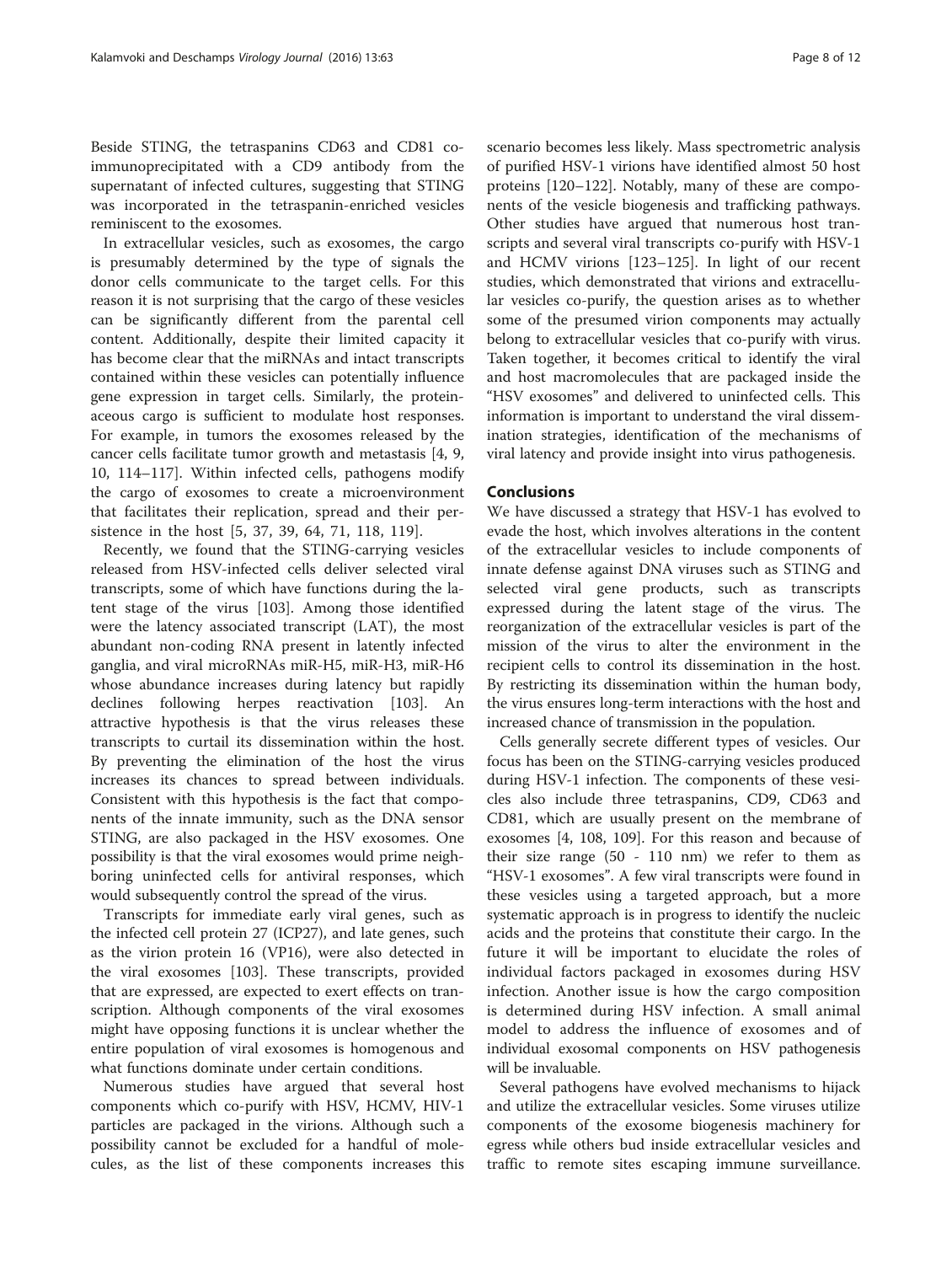<span id="page-8-0"></span>There are no evidence so far that herpes virions are packaged inside exosomes. In many instances the cargo of extracellular vesicles is modified to alter the microenvironment of the infection [5, [32,](#page-9-0) [119](#page-11-0)].

Extracellular vesicles, including exosomes, have garnered increased attention during the last decade as they constitute a major mechanism for intercellular communication and in pathogenesis of cancer, microbial and viral infections, autoimmune, neurodegenerative diseases and other disease states they appear to exacerbate the outcome of the disease. Many types of these vesicles, including the exosomes, are stable in biological fluids, can be transported to sites remote to the vesicular origin, and they are characterized by unique molecular signatures representing the physiological state of the cells from which they originated [\[115, 126\]](#page-11-0). For these reasons, their diagnostic value along with their potency of carrying biomarkers during disease states are under intense investigation [\[115, 127, 128](#page-11-0)]. These features, along with the evolution in technologies for segregating, purifying and characterizing the extracellular vesicles, have intensified the research to understand their impact in cell physiology and functions.

#### Abbreviations

APOBEC3G (A3G): apolipoprotein B mRNA editing enzyme, catalytic polypeptide-like 3G; BALF1: BamHI A leftward fragment 1; BGLF5: BamHI G leftward frame 5; BHRF1: BamHI fragment H rightward open reading frame 1; BNLF2a: BamHI-N leftward frame 2a; BZLF1: BamHI Z fragment leftward open reading frame 1; CCR5: C-C chemokine receptor type 5; CD4: cluster of differentiation 4; CD45: cluster of differentiation 45; CD63: cluster of differentiation 63; CD81: cluster of differentiation 81; CD86: cluster of differentiation 86; CD9: cluster of differentiation 9; CXCR4: C-X-C chemokine receptor type 4; EBV: epstein- barr virus; EGFR: epidermal growth factor receptor; ER: endoplasmic reticulum; ESCRT: endosomal sorting complex required for transport; EVs: extravesicular bodies; FGF-2: fibroblast growth factor-2; gD: glycoprotein D; gM: glycoprotein M; HAV: hepatitis A virus; HCMV: human cytomegalovirus; HCV: hepatitis C virus; HEV: hepatitis E virus; HHV-6: human herpesvirus 6; HIV-1: human immunodeficiency virus type-1; HLA-DR: human Leukocyte Antigen - antigen D Related; Hrs: hepatocyte growth factor regulated tyrosine kinase substrate; HSV-1: herpes simplex virus type 1; ICP0: infected cell protein 0; ICP27: infected cell protein 27; ICP4: infected cell protein 4; IFI16: gamma-interferon-inducible protein 16; LAT: latency associated transcript; LMP1: latent membrane protein 1; MAM: mitochondria-associated membrane; MHC I or II: major histocompatibility complex class I or II; miRNA: micro ribonucleic acid; mRNA: messenger ribonucleic acid; MVBs: multivesicular bodies; MVEs: multivesicular endosomes; NPC: nasopharyngeal carcinoma; PEL: primary effusion lymphoma; RNA: ribonucleic acid; siRNA: small interfering RNA; STING: stimulator of interferon genes; TAR: transactivating response element; TSG101: tumor susceptibility gene 101 protein; UL18: unique long region 18 protein; UL38: capsid protein unique long 38; Us3: unique short region 3 protein.; Vif: viral infectivity factor; vIL-10: viral interleukin 10; VP16: virion protein 16; VP22: virion protein 22; VPS4B: vacuolar protein sorting 4 homolog B (S. cerevisiae).

#### Competing interests

The authors declare that they have no competing interests.

#### Authors' contributions

MK and TD wrote the review. MK and TD designed, performed research and analyzed data. MK as supervisor of TD critically appraised the research and the manuscript. Both authors have read and approved the final manuscript.

#### Acknowledgements

We thank Dr. Edward Stephens, Department of Microbiology, Molecular Genetics, Immunology, University of Kansas Medical Center (KUMC), for critical reviewing and editing the manuscript. Many thanks to Dr. Bernard Roizman, Department of Microbiology, University of Chicago for kindly providing HSV-1(F) and antibodies against viral proteins. Dr. Kalamvoki is funded through startup funds from the University of Kansas Medical Center.

#### Received: 27 January 2016 Accepted: 29 March 2016 Published online: 05 April 2016

#### References

- 1. Harding C, Heuser J, Stahl P. Endocytosis and intracellular processing of transferrin and colloidal gold-transferrin in rat reticulocytes: demonstration of a pathway for receptor shedding. Eur J Cell Biol. 1984;35(2):256–63.
- 2. Pan BT, Johnstone RM. Fate of the transferrin receptor during maturation of sheep reticulocytes in vitro: selective externalization of the receptor. Cell. 1983;33(3):967–78.
- 3. Johnstone RM, Adam M, Hammond JR, Orr L, Turbide C. Vesicle formation during reticulocyte maturation. Association of plasma membrane activities with released vesicles (exosomes). J Biol Chem. 1987;262(19):9412–20.
- 4. Yanez-Mo M, Siljander PR, Andreu Z, Zavec AB, Borras FE, Buzas EI, et al. Biological properties of extracellular vesicles and their physiological functions. J Extracell Vesicles. 2015;4:27066. doi[:10.3402/jev.v4.27066.](http://dx.doi.org/10.3402/jev.v4.27066.eCollection;2015.:27066) [eCollection;2015.:27066.](http://dx.doi.org/10.3402/jev.v4.27066.eCollection;2015.:27066)
- 5. Schwab A, Meyering SS, Lepene B, Iordanskiy S, van Hoek ML, Hakami RM, et al. Extracellular vesicles from infected cells: potential for direct pathogenesis. Front Microbiol. 2015;6:1132. doi:[10.3389/fmicb.2015.01132](http://dx.doi.org/10.3389/fmicb.2015.01132). eCollection; 2015.:1132.
- 6. Raposo G, Stoorvogel W. Extracellular vesicles: exosomes, microvesicles, and friends. J Cell Biol. 2013;200(4):373–83.
- 7. Stoorvogel W, Kleijmeer MJ, Geuze HJ, Raposo G. The biogenesis and functions of exosomes. Traffic. 2002;3(5):321–30.
- 8. Colombo M, Moita C, van NG, Kowal J, Vigneron J, Benaroch P, et al. Analysis of ESCRT functions in exosome biogenesis, composition and secretion highlights the heterogeneity of extracellular vesicles. J Cell Sci. 2013;126(Pt 24):5553–65.
- 9. Colombo M, Raposo G, Thery C. Biogenesis, secretion, and intercellular interactions of exosomes and other extracellular vesicles. Annu Rev Cell Dev Biol. 2014;30:255–89. doi[:10.1146/annurev-cellbio-101512-122326.](http://dx.doi.org/10.1146/annurev-cellbio-101512-122326) Epub; 2014 Aug 21.:255-289.
- 10. Bobrie A, Colombo M, Raposo G, Thery C. Exosome secretion: molecular mechanisms and roles in immune responses. Traffic. 2011;12(12):1659–68.
- 11. Fyfe I, Schuh AL, Edwardson JM, Audhya A. Association of the endosomal sorting complex ESCRT-II with the Vps20 subunit of ESCRT-III generates a curvature-sensitive complex capable of nucleating ESCRT-III filaments. J Biol Chem. 2011;286(39):34262–70.
- 12. Hanson PI, Shim S, Merrill SA. Cell biology of the ESCRT machinery. Curr Opin Cell Biol. 2009;21(4):568–74.
- 13. Metcalf D, Isaacs AM. The role of ESCRT proteins in fusion events involving lysosomes, endosomes and autophagosomes. Biochem Soc Trans. 2010;38(6):1469–73.
- 14. Wollert T, Wunder C, Lippincott-Schwartz J, Hurley JH. Membrane scission by the ESCRT-III complex. Nature. 2009;458(7235):172–7.
- 15. Piper RC, Katzmann DJ. Biogenesis and function of multivesicular bodies. Annu Rev Cell Dev Biol. 2007;23:519–47. 519-547.
- 16. Trajkovic K, Hsu C, Chiantia S, Rajendran L, Wenzel D, Wieland F, et al. Ceramide triggers budding of exosome vesicles into multivesicular endosomes. Science. 2008;319(5867):1244–7.
- 17. Wubbolts R, Leckie RS, Veenhuizen PT, Schwarzmann G, Mobius W, Hoernschemeyer J, et al. Proteomic and biochemical analyses of human B cell-derived exosomes. Potential implications for their function and multivesicular body formation. J Biol Chem. 2003;278(13):10963–72.
- 18. Bellingham SA, Coleman BM, Hill AF. Small RNA deep sequencing reveals a distinct miRNA signature released in exosomes from prion-infected neuronal cells. Nucleic Acids Res. 2012;40(21):10937–49.
- 19. Baj-Krzyworzeka M, Szatanek R, Weglarczyk K, Baran J, Urbanowicz B, Branski P, et al. Tumour-derived microvesicles carry several surface determinants and mRNA of tumour cells and transfer some of these determinants to monocytes. Cancer Immunol Immunother. 2006;55(7):808–18.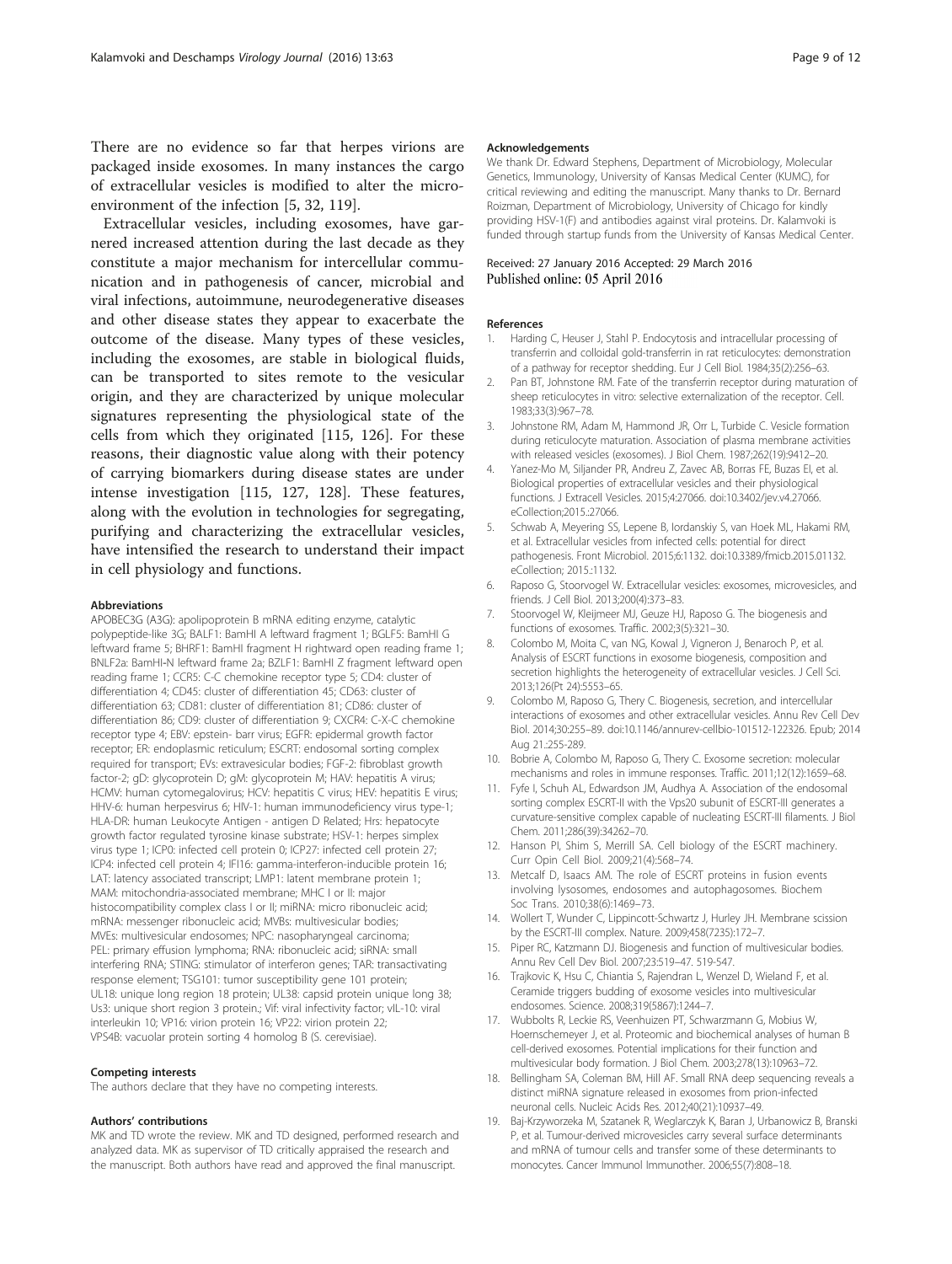- <span id="page-9-0"></span>20. Huang X, Yuan T, Tschannen M, Sun Z, Jacob H, Du M, et al. Characterization of human plasma-derived exosomal RNAs by deep sequencing. BMC Genomics. 2013;14:319. doi[:10.1186/1471-2164-14-319.:319-14.](http://dx.doi.org/10.1186/1471-2164-14-319.:319-14)
- 21. Hunter MP, Ismail N, Zhang X, Aguda BD, Lee EJ, Yu L, et al. Detection of microRNA expression in human peripheral blood microvesicles. PLoS One. 2008;3(11):e3694.
- 22. Kogure T, Lin WL, Yan IK, Braconi C, Patel T. Intercellular nanovesicle-mediated microRNA transfer: a mechanism of environmental modulation of hepatocellular cancer cell growth. Hepatology. 2011;54(4):1237–48.
- 23. Kogure T, Yan IK, Lin WL, Patel T. Extracellular Vesicle-Mediated Transfer of a Novel Long Noncoding RNA TUC339: A Mechanism of Intercellular Signaling in Human Hepatocellular Cancer. Genes Cancer. 2013;4(7-8):261–72.
- 24. Turchinovich A, Weiz L, Langheinz A, Burwinkel B. Characterization of extracellular circulating microRNA. Nucleic Acids Res. 2011;39(16):7223–33.
- 25. Valadi H, Ekstrom K, Bossios A, Sjostrand M, Lee JJ, Lotvall JO. Exosome-mediated transfer of mRNAs and microRNAs is a novel mechanism of genetic exchange between cells. Nat Cell Biol. 2007;9(6):654–9.
- 26. Skog J, Wurdinger T, van RS, Meijer DH, Gainche L, Sena-Esteves M, et al. Glioblastoma microvesicles transport RNA and proteins that promote tumour growth and provide diagnostic biomarkers. Nat Cell Biol. 2008; 10(12):1470–6.
- 27. Llorente A, Skotland T, Sylvanne T, Kauhanen D, Rog T, Orlowski A, et al. Molecular lipidomics of exosomes released by PC-3 prostate cancer cells. Biochim Biophys Acta. 2013;1831(7):1302–9.
- 28. Phuyal S, Hessvik NP, Skotland T, Sandvig K, Llorente A. Regulation of exosome release by glycosphingolipids and flotillins. FEBS J. 2014; 281(9):2214–27.
- 29. Laulagnier K, Grand D, Dujardin A, Hamdi S, Vincent-Schneider H, Lankar D, et al. PLD2 is enriched on exosomes and its activity is correlated to the release of exosomes. FEBS Lett. 2004;572(1-3):11–4.
- 30. Laulagnier K, Vincent-Schneider H, Hamdi S, Subra C, Lankar D, Record M. Characterization of exosome subpopulations from RBL-2H3 cells using fluorescent lipids. Blood Cells Mol Dis. 2005;35(2):116–21.
- 31. Subra C, Laulagnier K, Perret B, Record M. Exosome lipidomics unravels lipid sorting at the level of multivesicular bodies. Biochimie. 2007;89(2):205–12.
- 32. Li J, Liu K, Liu Y, Xu Y, Zhang F, Yang H, et al. Exosomes mediate the cell-to-cell transmission of IFN-alpha-induced antiviral activity. Nat Immunol. 2013;14(8):793–803.
- 33. Coleman BM, Hill AF. Extracellular vesicles–Their role in the packaging and spread of misfolded proteins associated with neurodegenerative diseases. Semin Cell Dev Biol. 2015;40:89–96. doi:[10.1016/j.semcdb.2015.02.007](http://dx.doi.org/10.1016/j.semcdb.2015.02.007). Epub; 2015 Feb; 20.:89-96.
- 34. Kalani A, Tyagi A, Tyagi N. Exosomes: mediators of neurodegeneration, neuroprotection and therapeutics. Mol Neurobiol. 2014;49(1):590–600.
- 35. Aguzzi A, Lakkaraju AK. Cell Biology of Prions and Prionoids: A Status Report. Trends Cell Biol. 2016;26(1):40–51.
- 36. Wahlgren J, Statello L, Skogberg G, Telemo E, Valadi H. Delivery of Small Interfering RNAs to Cells via Exosomes. Methods Mol Biol. 2016;1364:105–25. doi[:10.1007/978-1-4939-3112-5\\_10.:105-125](http://dx.doi.org/10.1007/978-1-4939-3112-5_10.:105-125).
- 37. Alenquer M, Amorim MJ. Exosome Biogenesis, Regulation, and Function in Viral Infection. Viruses. 2015;7(9):5066–83.
- 38. Madison MN, Okeoma CM. Exosomes: Implications in HIV-1 Pathogenesis. Viruses. 2015;7(7):4093–118.
- 39. Chahar HS, Bao X, Casola A. Exosomes and Their Role in the Life Cycle and Pathogenesis of RNA Viruses. Viruses. 2015;7(6):3204–25.
- 40. Gould SJ, Booth AM, Hildreth JE. The Trojan exosome hypothesis. Proc Natl Acad Sci U S A. 2003;100(19):10592–7.
- 41. Nguyen DG, Booth A, Gould SJ, Hildreth JE. Evidence that HIV budding in primary macrophages occurs through the exosome release pathway. J Biol Chem. 2003;278(52):52347–54.
- 42. Columba CS, Federico M. Sequences within RNA coding for HIV-1 Gag p17 are efficiently targeted to exosomes. Cell Microbiol. 2013;15(3):412–29.
- 43. Narayanan A, Iordanskiy S, Das R, Van DR, Santos S, Jaworski E, et al. Exosomes derived from HIV-1-infected cells contain trans-activation response element RNA. J Biol Chem. 2013;288(27):20014–33.
- 44. Bernard MA, Zhao H, Yue SC, Anandaiah A, Koziel H, Tachado SD. Novel HIV-1 miRNAs stimulate TNFalpha release in human macrophages via TLR8 signaling pathway. PLoS One. 2014;9(9):e106006.
- 45. Mack M, Kleinschmidt A, Bruhl H, Klier C, Nelson PJ, Cihak J, et al. Transfer of the chemokine receptor CCR5 between cells by membrane-derived

microparticles: a mechanism for cellular human immunodeficiency virus 1 infection. Nat Med. 2000;6(7):769–75.

- 46. Rozmyslowicz T, Majka M, Kijowski J, Murphy SL, Conover DO, Poncz M, et al. Platelet- and megakaryocyte-derived microparticles transfer CXCR4 receptor to CXCR4-null cells and make them susceptible to infection by X4-HIV. AIDS. 2003;17(1):33–42.
- 47. Sheehy AM, Gaddis NC, Choi JD, Malim MH. Isolation of a human gene that inhibits HIV-1 infection and is suppressed by the viral Vif protein. Nature. 2002;418(6898):646–50.
- 48. Sheehy AM, Gaddis NC, Malim MH. The antiretroviral enzyme APOBEC3G is degraded by the proteasome in response to HIV-1 Vif. Nat Med. 2003;9(11):1404–7.
- 49. Khatua AK, Taylor HE, Hildreth JE, Popik W. Exosomes packaging APOBEC3G confer human immunodeficiency virus resistance to recipient cells. J Virol. 2009;83(2):512–21.
- 50. Khatua AK, Taylor HE, Hildreth JE, Popik W. Inhibition of LINE-1 and Alu retrotransposition by exosomes encapsidating APOBEC3G and APOBEC3F. Virology. 2010;400(1):68–75.
- 51. Strebel K. APOBEC3G & HTLV-1: inhibition without deamination. Retrovirology. 2005;2:37.
- 52. Newman EN, Holmes RK, Craig HM, Klein KC, Lingappa JR, Malim MH, et al. Antiviral function of APOBEC3G can be dissociated from cytidine deaminase activity. Curr Biol. 2005;15(2):166–70.
- 53. Esser MT, Graham DR, Coren LV, Trubey CM, Bess Jr JW, Arthur LO, et al. Differential incorporation of CD45, CD80 (B7-1), CD86 (B7-2), and major histocompatibility complex class I and II molecules into human immunodeficiency virus type 1 virions and microvesicles: implications for viral pathogenesis and immune regulation. J Virol. 2001;75(13):6173–82.
- 54. Lenassi M, Cagney G, Liao M, Vaupotic T, Bartholomeeusen K, Cheng Y, et al. HIV Nef is secreted in exosomes and triggers apoptosis in bystander CD4+ T cells. Traffic. 2010;11(1):110–22.
- 55. Arenaccio C, Chiozzini C, Columba-Cabezas S, Manfredi F, Affabris E, Baur A, et al. Exosomes from human immunodeficiency virus type 1 (HIV-1)-infected cells license quiescent CD4+ T lymphocytes to replicate HIV-1 through a Nef- and ADAM17-dependent mechanism. J Virol. 2014;88(19):11529–39.
- 56. Muratori C, Cavallin LE, Kratzel K, Tinari A, De MA, Fais S, et al. Massive secretion by T cells is caused by HIV Nef in infected cells and by Nef transfer to bystander cells. Cell Host Microbe. 2009;6(3):218–30.
- 57. Schaefer MR, Wonderlich ER, Roeth JF, Leonard JA, Collins KL. HIV-1 Nef targets MHC-I and CD4 for degradation via a final common beta-COP-dependent pathway in T cells. PLoS Pathog. 2008;4(8):e1000131.
- 58. daSilva LL, Sougrat R, Burgos PV, Janvier K, Mattera R, Bonifacino JS. Human immunodeficiency virus type 1 Nef protein targets CD4 to the multivesicular body pathway. J Virol. 2009;83(13):6578–90.
- 59. Aqil M, Naqvi AR, Mallik S, Bandyopadhyay S, Maulik U, Jameel S. The HIV Nef protein modulates cellular and exosomal miRNA profiles in human monocytic cells. J Extracell Vesicles 2014;3. doi: [10.3402/jev.v3.23129](http://dx.doi.org/10.3402/jev.v3.23129). eCollection; 2014.:10.
- 60. Feng Z, Hensley L, McKnight KL, Hu F, Madden V, Ping L, et al. A pathogenic picornavirus acquires an envelope by hijacking cellular membranes. Nature. 2013;496(7445):367–71.
- 61. Cosset FL, Dreux M. HCV transmission by hepatic exosomes establishes a productive infection. J Hepatol. 2014;60(3):674–5.
- 62. Dreux M, Garaigorta U, Boyd B, Decembre E, Chung J, Whitten-Bauer C, et al. Short-range exosomal transfer of viral RNA from infected cells to plasmacytoid dendritic cells triggers innate immunity. Cell Host Microbe. 2012;12(4):558–70.
- 63. Greenhill C. Hepatitis: New route of HCV transmission. Nat Rev Gastroenterol Hepatol. 2013;10(9):504.
- 64. Patman G. Hepatitis: Exosomal route of HCV transmission exists in patients. Nat Rev Gastroenterol Hepatol. 2014;11(12):704.
- 65. Ramakrishnaiah V, Thumann C, Fofana I, Habersetzer F, Pan Q, de Ruiter PE, et al. Exosome-mediated transmission of hepatitis C virus between human hepatoma Huh7.5 cells. Proc Natl Acad Sci U S A. 2013;110(32):13109–13.
- 66. Bukong TN, Momen-Heravi F, Kodys K, Bala S, Szabo G. Exosomes from hepatitis C infected patients transmit HCV infection and contain replication competent viral RNA in complex with Ago2-miR122-HSP90. PLoS Pathog. 2014;10(10):e1004424.
- 67. Masciopinto F, Giovani C, Campagnoli S, Galli-Stampino L, Colombatto P, Brunetto M, et al. Association of hepatitis C virus envelope proteins with exosomes. Eur J Immunol. 2004;34(10):2834–42.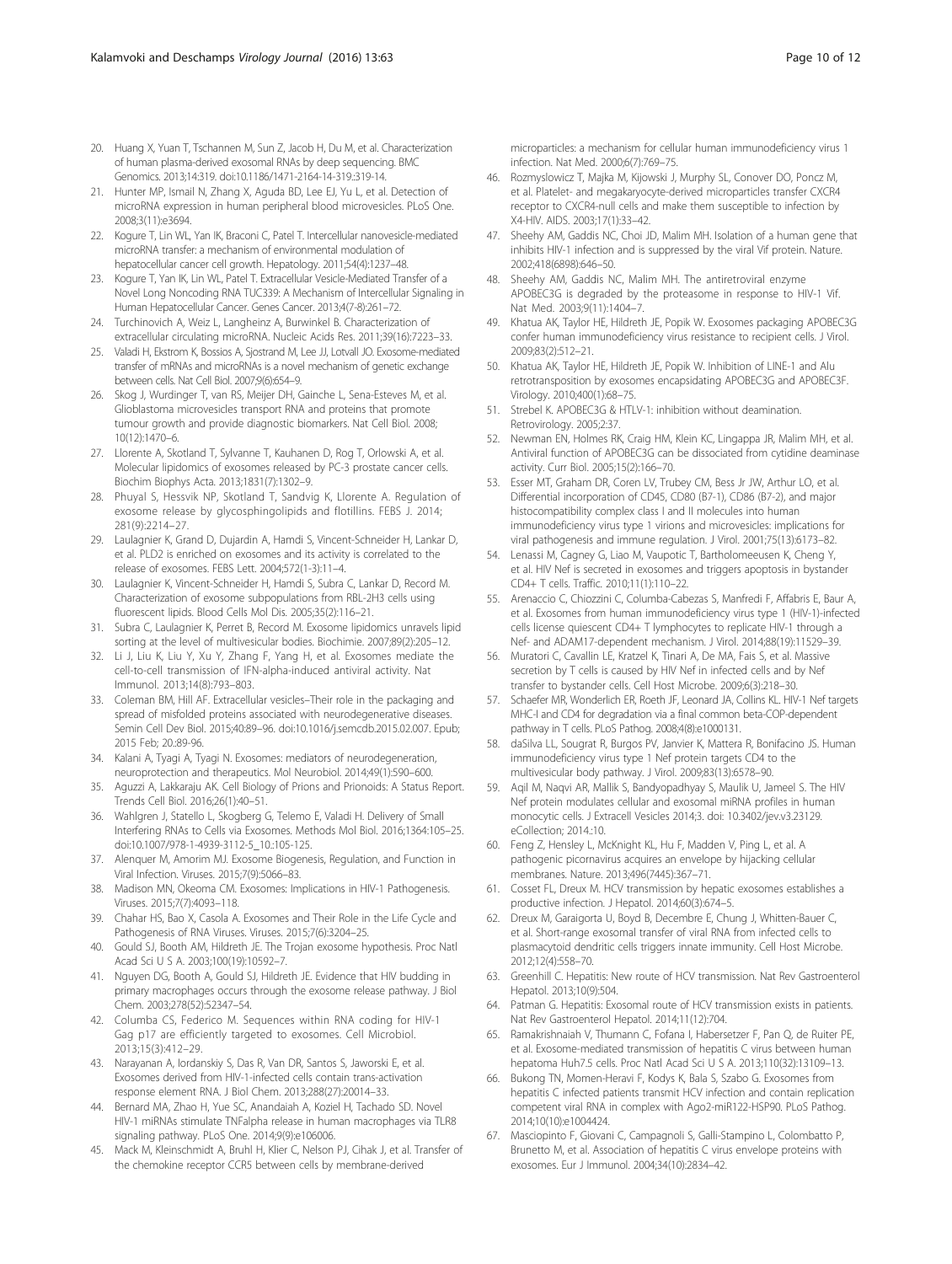- <span id="page-10-0"></span>68. Pileri P, Uematsu Y, Campagnoli S, Galli G, Falugi F, Petracca R, et al. Binding of hepatitis C virus to CD81. Science. 1998;282(5390):938–41.
- 69. Longatti A. The Dual Role of Exosomes in Hepatitis A and C Virus Transmission and Viral Immune Activation. Viruses. 2015;7(12):6707–15.
- 70. Feng Z, Li Y, McKnight KL, Hensley L, Lanford RE, Walker CM, et al. Human pDCs preferentially sense enveloped hepatitis A virions. J Clin Invest. 2015; 125(1):169–76.
- 71. Meckes Jr DG, Shair KH, Marquitz AR, Kung CP, Edwards RH, Raab-Traub N. Human tumor virus utilizes exosomes for intercellular communication. Proc Natl Acad Sci U S A. 2010;107(47):20370–5.
- 72. Shair KH, Schnegg CI, Raab-Traub N. Epstein-Barr virus latent membrane protein-1 effects on junctional plakoglobin and induction of a cadherin switch. Cancer Res. 2009;69(14):5734–42.
- 73. Kung CP, Meckes Jr DG, Raab-Traub N. Epstein-Barr virus LMP1 activates EGFR, STAT3, and ERK through effects on PKCdelta. J Virol. 2011;85(9):4399–408.
- 74. Keryer-Bibens C, Pioche-Durieu C, Villemant C, Souquere S, Nishi N, Hirashima M, et al. Exosomes released by EBV-infected nasopharyngeal carcinoma cells convey the viral latent membrane protein 1 and the immunomodulatory protein galectin 9. BMC Cancer. 2006;6:283.
- 75. Ceccarelli S, Visco V, Raffa S, Wakisaka N, Pagano JS, Torrisi MR. Epstein-Barr virus latent membrane protein 1 promotes concentration in multivesicular bodies of fibroblast growth factor 2 and its release through exosomes. Int J Cancer. 2007;121(7):1494–506.
- 76. Ariza ME, Rivailler P, Glaser R, Chen M, Williams MV. Epstein-Barr virus encoded dUTPase containing exosomes modulate innate and adaptive immune responses in human dendritic cells and peripheral blood mononuclear cells. PLoS One. 2013;8(7):e69827.
- 77. Meckes Jr DG, Gunawardena HP, Dekroon RM, Heaton PR, Edwards RH, Ozgur S, et al. Modulation of B-cell exosome proteins by gamma herpesvirus infection. Proc Natl Acad Sci U S A. 2013:110(31):E2925-33.
- 78. Altenberg B, Greulich KO. Genes of glycolysis are ubiquitously overexpressed in 24 cancer classes. Genomics. 2004;84(6):1014–20.
- 79. Kondoh H, Lleonart ME, Gil J, Wang J, Degan P, Peters G, et al. Glycolytic enzymes can modulate cellular life span. Cancer Res. 2005;65(1):177–85.
- 80. Orzalli MH, DeLuca NA, Knipe DM. Nuclear IFI16 induction of IRF-3 signaling during herpesviral infection and degradation of IFI16 by the viral ICP0 protein. Proc Natl Acad Sci U S A. 2012;109(44):E3008–17.
- 81. Gariano GR, Dell'Oste V, Bronzini M, Gatti D, Luganini A, De AM, et al. The intracellular DNA sensor IFI16 gene acts as restriction factor for human cytomegalovirus replication. PLoS Pathog. 2012;8(1):e1002498.
- 82. Johnson KE, Bottero V, Flaherty S, Dutta S, Singh W, Chandran B. IFI16 restricts HSV-1 replication by accumulating on the hsv-1 genome, repressing HSV-1 gene expression, and directly or indirectly modulating histone modifications. PLoS Pathog. 2014;10(11):e1004503.
- 83. Kerur N, Veettil MV, Sharma-Walia N, Bottero V, Sadagopan S, Otageri P, et al. IFI16 acts as a nuclear pathogen sensor to induce the inflammasome in response to Kaposi Sarcoma-associated herpesvirus infection. Cell Host Microbe. 2011;9(5):363–75.
- 84. Jochum S, Ruiss R, Moosmann A, Hammerschmidt W, Zeidler R. RNAs in Epstein-Barr virions control early steps of infection. Proc Natl Acad Sci U S A. 2012;109(21):E1396–404.
- 85. Jochum S, Moosmann A, Lang S, Hammerschmidt W, Zeidler R. The EBV immunoevasins vIL-10 and BNLF2a protect newly infected B cells from immune recognition and elimination. PLoS Pathog. 2012;8(5):e1002704.
- 86. Guo Q, Qian L, Guo L, Shi M, Chen C, Lv X, et al. Transactivators Zta and Rta of Epstein-Barr virus promote G0/G1 to S transition in Raji cells: a novel relationship between lytic virus and cell cycle. Mol Immunol. 2010;47(9): 1783–92.
- 87. Kalla M, Schmeinck A, Bergbauer M, Pich D, Hammerschmidt W. AP-1 homolog BZLF1 of Epstein-Barr virus has two essential functions dependent on the epigenetic state of the viral genome. Proc Natl Acad Sci U S A. 2010; 107(2):850–5.
- 88. Altmann M, Hammerschmidt W. Epstein-Barr virus provides a new paradigm: a requirement for the immediate inhibition of apoptosis. PLoS Biol. 2005;3(12):e404.
- 89. Temme S, Eis-Hubinger AM, McLellan AD, Koch N. The herpes simplex virus-1 encoded glycoprotein B diverts HLA-DR into the exosome pathway. J Immunol. 2010;184(1):236–43.
- 90. Mori Y, Koike M, Moriishi E, Kawabata A, Tang H, Oyaizu H, et al. Human herpesvirus-6 induces MVB formation, and virus egress occurs by an exosomal release pathway. Traffic. 2008;9(10):1728–42.
- 91. Szilagyi JF, Cunningham C. Identification and characterization of a novel noninfectious herpes simplex virus-related particle. J Gen Virol. 1991;72(Pt 3):661–8.
- 92. McLauchlan J, Addison C, Craigie MC, Rixon FJ. Noninfectious L-particles supply functions which can facilitate infection by HSV-1. Virology. 1992;190(2):682–8.
- 93. McLauchlan J, Rixon FJ. Characterization of enveloped tegument structures (L particles) produced by alphaherpesviruses: integrity of the tegument does not depend on the presence of capsid or envelope. J Gen Virol. 1992; 73(Pt 2):269–76.
- 94. Heilingloh CS, Kummer M, Muhl-Zurbes P, Drassner C, Daniel C, Klewer M, et al. L Particles Transmit Viral Proteins from Herpes Simplex Virus 1-Infected Mature Dendritic Cells to Uninfected Bystander Cells, Inducing CD83 Downmodulation. J Virol. 2015;89(21):11046–55.
- 95. Ennaciri J, Menezes J, Proulx F, Toledano BJ. Induction of apoptosis by herpes simplex virus-1 in neonatal, but not adult, neutrophils. Pediatr Res. 2006;59(1):7–12.
- 96. Miles DH, Thakur A, Cole N, Willcox MD. The induction and suppression of the apoptotic response of HSV-1 in human corneal epithelial cells. Invest Ophthalmol Vis Sci. 2007;48(2):789–96.
- 97. Watanabe D, Honda T, Nishio K, Tomita Y, Sugiura Y, Nishiyama Y. Corneal infection of herpes simplex virus type 2–induced neuronal apoptosis in the brain stem of mice with expression of tumor suppressor gene (p53) and transcription factors. Acta Neuropathol. 2000;100(6):647–53.
- 98. Wilson SE, Pedroza L, Beuerman R, Hill JM. Herpes simplex virus type-1 infection of corneal epithelial cells induces apoptosis of the underlying keratocytes. Exp Eye Res. 1997;64(5):775–9.
- 99. Ishikawa H, Ma Z, Barber GN. STING regulates intracellular DNA-mediated, type I interferon-dependent innate immunity. Nature. 2009;461(7265):788–92.
- 100. Luecke S, Paludan SR. Innate recognition of alphaherpesvirus DNA. Adv Virus Res. 2015;92:63–100. doi:[10.1016/bs.aivir.2014.11.003.](http://dx.doi.org/10.1016/bs.aivir.2014.11.003) Epub; 2015 Jan 15.:63-100.
- 101. Parker ZM, Murphy AA, Leib DA. Role of the DNA Sensor STING in Protection from Lethal Infection following Corneal and Intracerebral Challenge with Herpes Simplex Virus 1. J Virol. 2015;89(21):11080–91.
- 102. Kalamvoki M, Roizman B. HSV-1 degrades, stabilizes, requires, or is stung by STING depending on ICP0, the US3 protein kinase, and cell derivation. Proc Natl Acad Sci U S A. 2014;111(5):E611–7.
- 103. Kalamvoki M, Du T, Roizman B. Cells infected with herpes simplex virus 1 export to uninfected cells exosomes containing STING, viral mRNAs, and microRNAs. Proc Natl Acad Sci U S A. 2014;111(46):E4991–6.
- 104. Desai P, DeLuca NA, Glorioso JC, Person S. Mutations in herpes simplex virus type 1 genes encoding VP5 and VP23 abrogate capsid formation and cleavage of replicated DNA. J Virol. 1993;67(3):1357–64.
- 105. Burdette DL, Vance RE. STING and the innate immune response to nucleic acids in the cytosol. Nat Immunol. 2013;14(1):19–26.
- 106. Shu C, Li X, Li P. The mechanism of double-stranded DNA sensing through the cGAS-STING pathway. Cytokine Growth Factor Rev. 2014; 25(6):641–8.
- 107. Dobbs N, Burnaevskiy N, Chen D, Gonugunta VK, Alto NM, Yan N. STING Activation by Translocation from the ER Is Associated with Infection and Autoinflammatory Disease. Cell Host Microbe. 2015;18(2):157–68.
- 108. Hemler ME. Tetraspanin proteins mediate cellular penetration, invasion, and fusion events and define a novel type of membrane microdomain. Annu Rev Cell Dev Biol. 2003;19:397–422.
- 109. Pols MS, Klumperman J. Trafficking and function of the tetraspanin CD63. Exp Cell Res. 2009;315(9):1584–92.
- 110. Hemler ME. Tetraspanin functions and associated microdomains. Nat Rev Mol Cell Biol. 2005;6(10):801–11.
- 111. Spear PG, Roizman B. Proteins specified by herpes simplex virus. V. Purification and structural proteins of the herpesvirion. J Virol. 1972;9(1):143–59.
- 112. Konadu KA, Huang MB, Roth W, Armstrong W, Powell M, Villinger F, et al. Isolation of Exosomes from the Plasma of HIV-1 Positive Individuals. J Vis Exp. 2016;107:10.
- 113. Tauro BJ, Greening DW, Mathias RA, Ji H, Mathivanan S, Scott AM, et al. Comparison of ultracentrifugation, density gradient separation, and immunoaffinity capture methods for isolating human colon cancer cell line LIM1863-derived exosomes. Methods. 2012;56(2):293–304.
- 114. Azmi AS, Bao B, Sarkar FH. Exosomes in cancer development, metastasis, and drug resistance: a comprehensive review. Cancer Metastasis Rev. 2013;32(3-4):623–42.